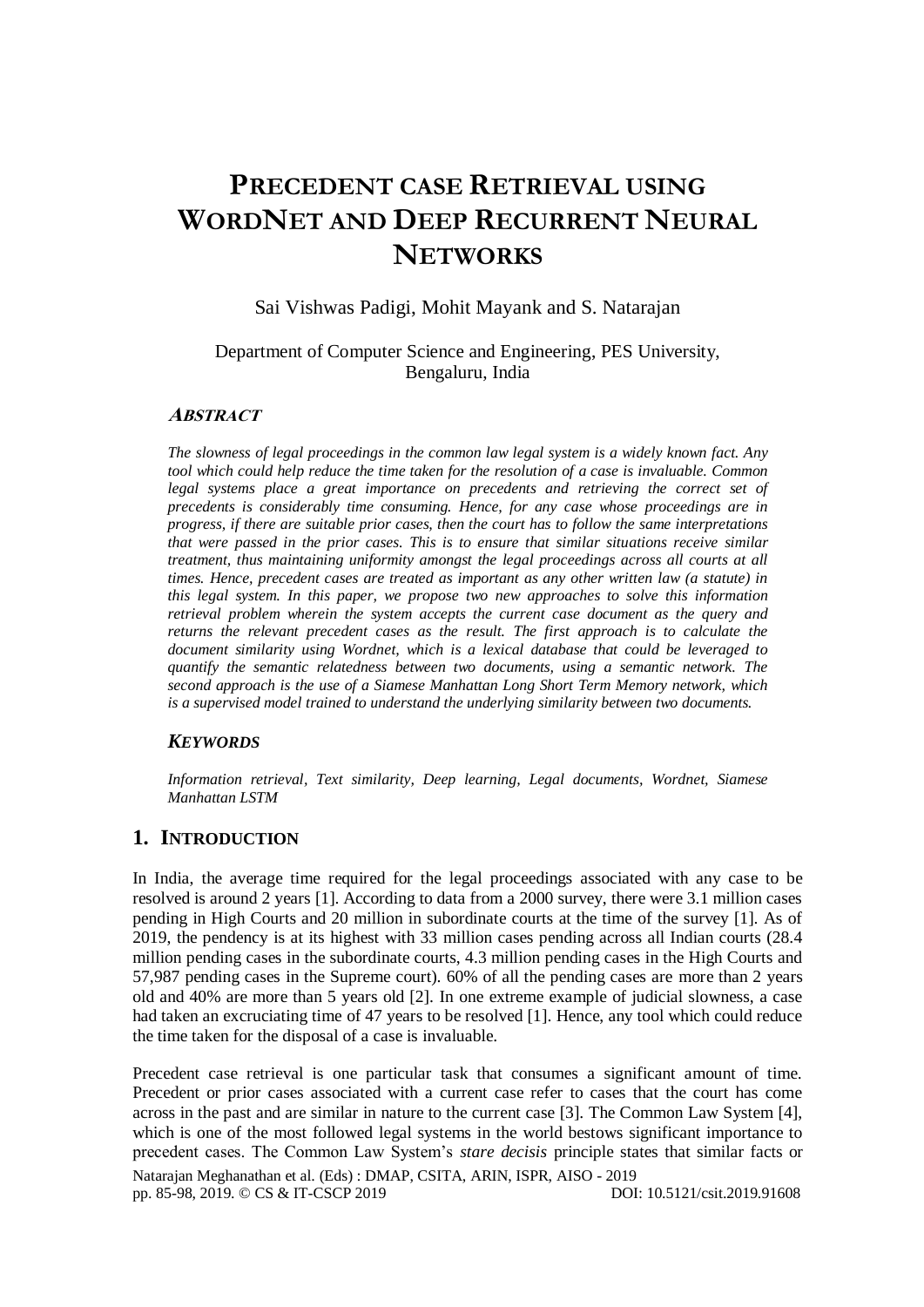86 Computer Science & Information Technology (CS & IT) similar situations need to be treated similarly [5]. Hence, for any case whose proceedings are in progress, if there are suitable precedent cases, then the court has to follow the same interpretations that were passed in the prior cases [3]. This is to ensure that similar situations receive similar treatment, thus maintaining uniformity amongst the legal proceedings across all courts at all times. Hence, precedent cases are given the same weight and treated as important as any other written law (a statute) in this legal system [5].

Due to the criticality associated with the precedent cases, it is highly essential for legal professionals to have access to the relevant precedent cases during the legal proceedings of any case. Typically, lawyers examine the judgments passed in the precedent cases relevant to the case they are dealing with in order to prepare for the arguments in advance [6]. On the other hand, the judges also refer to the precedent cases so as to align their judgments with those in the precedent cases. The judges are obliged to do this as they need to ensure that similar cases are dealt with in a similar and consistent manner.

Thus, in order to find the relevant precedent cases, the judges and lawyers need to search for them from a very extensive database of prior cases. In addition to the sheer number of prior cases to be scanned through, the huge size of each of these prior case documents makes it harder to find relevant prior cases manually [7]. Due to this reason, building efficient precedent case document retrieval mechanisms in the legal domain is a research issue [8]. Measuring the similarity between two court case documents is a challenge of its own due to the complex structure and lengthy nature of legal documents [5].

In this paper, we propose two new approaches to solve this information retrieval problem wherein the system accepts the current case document as the query and returns the relevant precedent cases. The first approach is to calculate the document similarity using Wordnet, which is a lexical database that could be used to quantify the semantic relatedness between the documents using a semantic network. The second approach is to train a Siamese Manhattan Long Short-Term Memory (MaLSTM), which is a supervised model to understand the underlying semantic similarity between two documents. This model can then be used to compute the semantic similarity between two legal court case documents.

# **2. DATASET**

For this task, we have used the dataset made available by the Forum for Information Retrieval and Evaluation for their IRLeD track [3]. This dataset primarily consists of a set of 200 current court case documents, each of whose precedent cases are to be retrieved from a pool of 2000 precedent case candidate documents.

These court case documents capture the entire legal proceedings of a case in court. In addition to text-based information, these documents contain links to the precedent cases known as citations, similar to references in research articles [3]. However, for the purpose of this retrieval evaluation, all citations in the set of current case documents are masked with the [?CITATION?] marker. Out of the 2000 precedent case candidate documents, only 1000 of them are cited in the current case documents, whereas the remaining 1000 documents are not cited in any of the current case documents.

We use the given labeled dataset to form our training data. The dataset is conformed to the format of  $X_{left}$ ,  $X_{right}$ ,  $Y$ , where  $X_{left}$  = current case document,  $X_{right}$  = precedent case document,  $Y = 1$  or 0 (1 if Y is actually a precedent of X, 0 otherwise). From the given dataset, we are able to create all the positive data points. We pick up to 4 random precedents from the pool for each current case documents. This forms the set of our negative data points. Thereafter, we split the data into training and validation sets with a ratio of 80 to 20.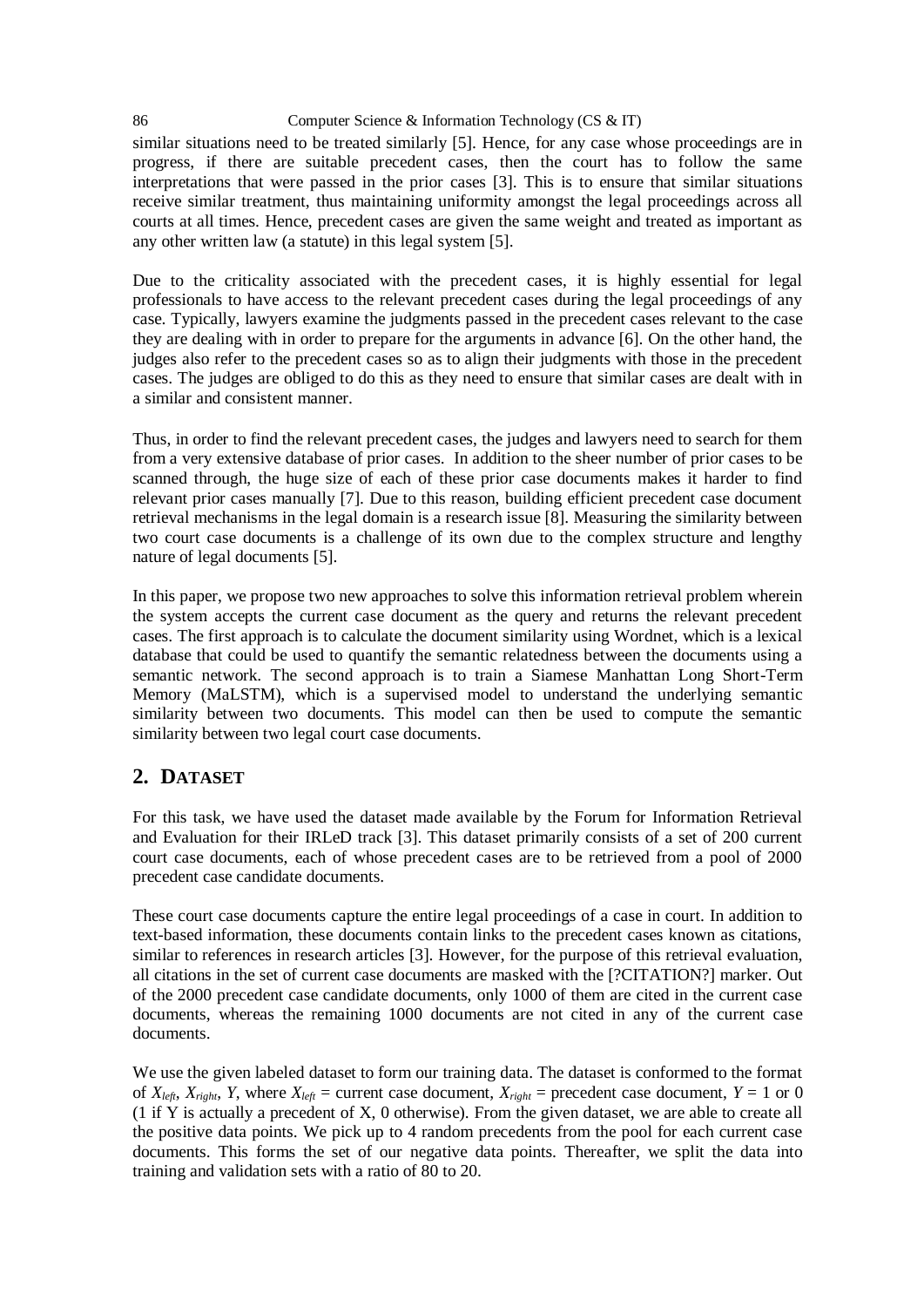# **3. LITERATURE SURVEY**

There has been a significant amount of research effort that has gone into precedent case retrieval using text-based methods. The most common approach has been to formulate a query out of the current case document and to use this query to compute its similarity with each of the possible precedent case document candidates. The most similar precedent case candidate documents are predicted as the most relevant precedent cases for the corresponding current case document.

With respect to query formulation, there are a handful of works that have leveraged the part of speech (POS) tagging associated with each of the words [9][10]. Queries have been formulated consisting only of nouns or a combination of nouns and verbs [9]. Other approaches include considering only the legal terms as part of the query [6]. Summarizing the entire document and using this summary as a query [5] has been attempted but one drawback with such an approach is that the quality of the summary could adversely affect the accuracy of the precedent document retrieval system. Other interesting approaches to query formulation include the comparison of paragraphs, the statutes mentioned in the documents [11], the reason for citation i.e. the text surrounding a citation [5][12] and topic modeling using techniques such as LDA [11].

Post query formulation, the queries, and the precedent case candidate documents are converted to vectors before comparing them. The TF-IDF [13] vectorizer has been used in a lot of works [5][6][9] for this purpose. Of late, embeddings such as Word2Vec [14] and Doc2Vec [15] have gained prominence and there are several works leveraging the same [5][16][9][11]. The similarity between the two vectors has been computed using cosine similarity in most works [5][6][16][9]. Apart from these techniques, the Okapi BM25 ranking has also performed well in retrieving relevant documents [12].

While all the above-mentioned works are text-based approaches, there has been some progress on network-based similarity measures. In this approach, the citation network of legal documents is formed by a directed graph containing the different documents as the nodes and each directed edge signifying the cited document and the document containing the citation. Network-based similarity measures such as the bibliographic coupling and co-citation were proposed which take into consideration the number of out-citations and in-citations respectively between two documents [6]. Despite the network-based approaches having performed well, they cannot be readily used. This is because these legal documents form a very sparse citation graph whereas these methods require a well-connected citation graph to achieve a good performance [5].

The traditional TF-IDF based models have performed well in the past but are limited to understanding the context by the inherent term specificity. The ability to understand the semantic expressiveness of natural language took a huge leap forward with the invention of Word2Vec and Doc2Vec. In this paper, we propose two approaches to take a step in the same direction to retrieve relevant precedent cases based on semantic similarity. In our first approach, we propose precedent case retrieval leveraging Wordnet, which is capable of quantifying the semantic relatedness between words using a semantic network. In our second approach, we propose precedent case retrieval using a Siamese Manhattan LSTM network, which is a supervised model trained to understand the underlying semantic similarity between two texts. The Siamese Manhattan LSTM has performed exceptionally well in assessing the semantic similarity between two sentences and we aim to extend the model to assess the semantic similarity between two legal case documents.

Amongst all the approaches that have been published using the same dataset as that as we are using, Locke et al. [12] produced the best results with a mean average precision of 0.3902. We consider this as the baseline against which we compare our present work.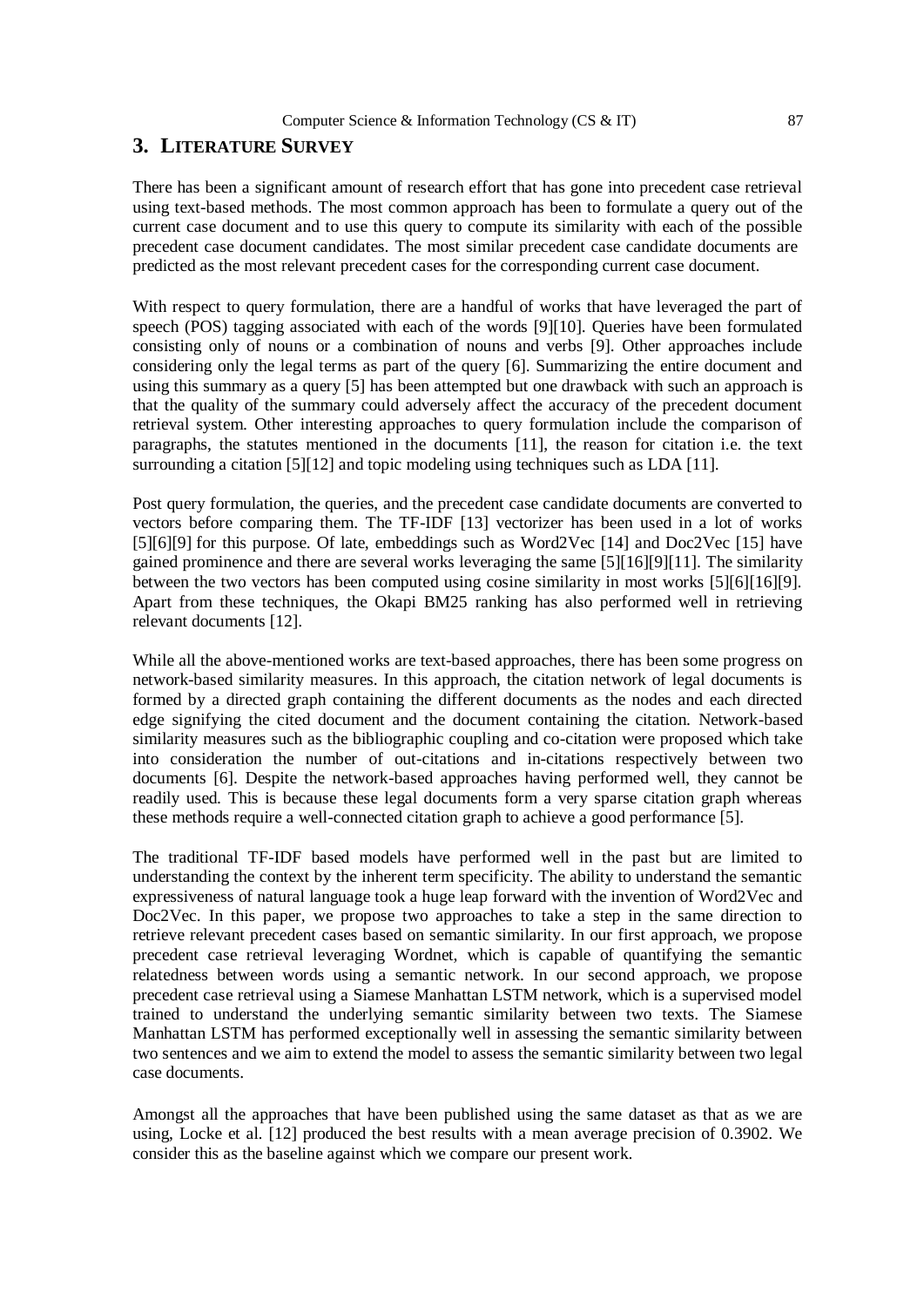# **4. BACKGROUND**

# **4.1. Wordnet**

Wordnet [17] is a large lexical database comprising English words. The different parts of speech such as nouns, verbs, adjectives, and adverbs are clustered into cognitive synonyms, also known as synsets. Each of these synsets represents a distinct concept. Additionally, these synsets are interconnected by means of conceptual-semantic and lexical relations [17].

# **4.2. Siamese Manhattan LSTM**

The Long Short-Term Memory model (LSTM) [18] was essentially built upon the Recurrent Neural Network (RNN) to overcome the primary limitation of the RNN to work with long sequences due to vanishing gradients. LSTMs have the ability to retain useful information while dropping unnecessary information. Hence, LSTMs and its variants such as the Gated Recurrent Units (GRU) [19] are capable of encoding the meaning of sentences into fixed-length vector representations. Hence, LSTMs could be leveraged as supervised learning models that take the sentence pairs and the underlying similarity between the sentence pairs as input and produce a mapping from a general space of variable length text sequences into an interpretable representation with a fixed dimensionality vector space.

The Siamese LSTM model comprises two LSTM networks, each of which processes one of the sentences in an input pair and the weights of these two LSTMs are tied or shared. Each LSTM takes as input a vector representation of the sentence and outputs a fixed dimensional hidden state representation encoding the semantic meaning of the sentence. These hidden states of the two LSTMs are compared against each other using the Manhattan distance to output a similarity score. Hence, the name Siamese Manhattan LSTM (MaLSTM) [20].

# **5. METHODOLOGY**

# **5.1. Wordnet for Precedent Case Retrieval**

In this approach, we aim to leverage Wordnet as a knowledge-based measure that could quantify the semantic relatedness between words using a semantic network.

# **5.1.1. Query Formulation**

In general, each legal case document contains multiple citations to precedent cases. These precedent cases could be cited while discussing different legal issues or in different contexts. Hence, using the entire current case document as the query would lead to generalization and a loss of context with respect to the citations. Such a query would return precedent cases whose overall theme is similar to that of the current case but would not be very effective at retrieving precedent case documents relevant to each of the citations. A better approach would be to formulate individual queries for each of the citations and retrieve the relevant precedent cases using this set of queries.

Additionally, most legal documents discuss several legal issues based on the nature of the court case being described. However, each paragraph in the document usually discusses only one specific legal issue [5]. We leverage this statement in order to capture the Reason for Citation [5]. For each of the citations, the paragraph containing the citation forms the query, thus effectively capturing the context around each citation.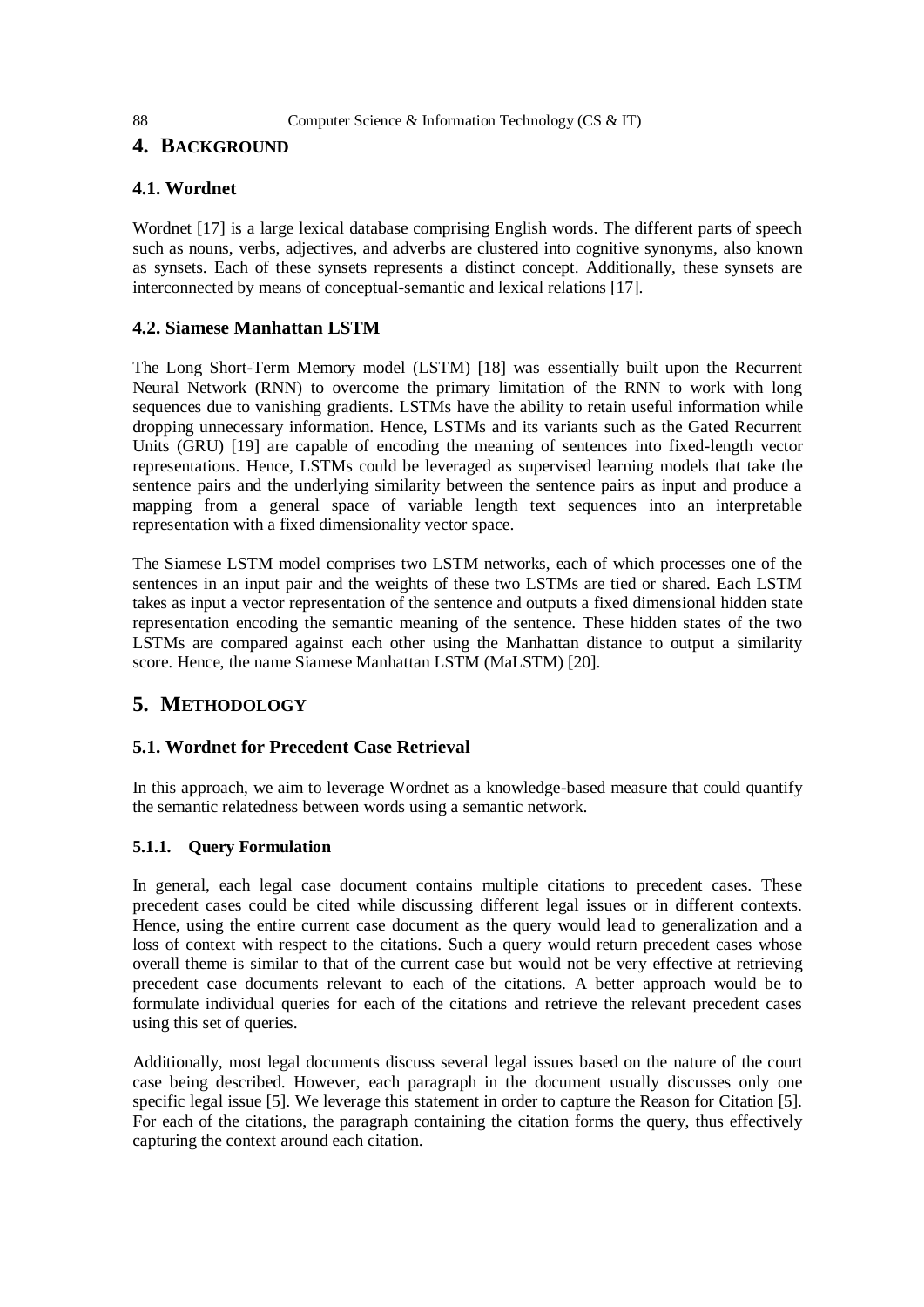| <i><b>Identification of</b></i> |
|---------------------------------|
| citation context                |



Figure 1. Steps involved in Query Formulation

Each citation in the current case documents is masked by the citation marker '[?CITATION?]'. Thus, each paragraph in the document containing this citation marker forms a query. Prior to the similarity comparison with the precedent cases, all stop words are removed from these queries post tokenization as shown in Figure 1. Additionally, we have also lemmatized the words in the queries using the Wordnet lemmatizer. We have used the Wordnet lemmatizer as it performed better than Porter stemmer [21] and Lancaster stemmer [22] on our dataset. Tokenization, stop word removal and Wordnet lemmatization have been performed on all the precedent case candidate documents as well.

#### **5.1.2. Similarity Measurement using Wordnet**

Post preprocessing, each of the formulated queries and each of the precedent case candidate documents was stored in the form of a list of tokens. Using Wordnet, each of these tokens was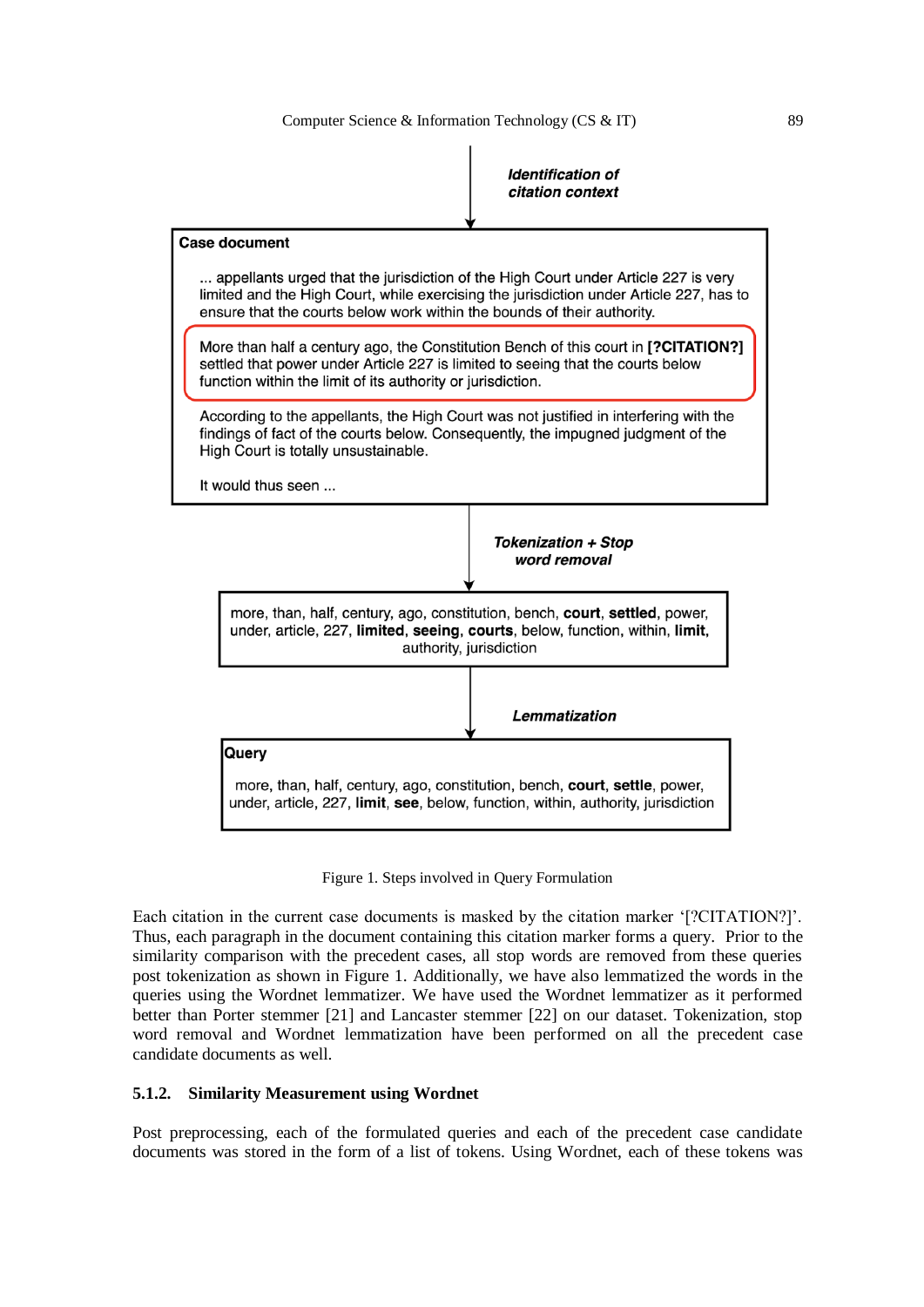converted into a synset, ie a cluster of cognitive synonyms based on the original word itself and its form of usage (i.e Part of Speech) in the original sentence. Post this step, we had each of the queries and each of the precedent case document candidates represented by individual lists of synsets.

The similarity between a query and a precedent case document was computed by measuring the similarity between the corresponding lists of synsets. For each synset in the query, we found the synset in the precedent case document with the largest similarity value. The sum of all the largest similarity values across all the synsets in the query list was normalized by dividing this sum by the total number of largest similarity values found. This score represents the similarity between the query and the precedent document.

The similarity between the two synsets was evaluated leveraging Wordnet's inbuilt similarity evaluation methods. The thesaurus based similarity measures included the Path distance similarity measure, Leacock Chodorow similarity measure [23] and the Wu-Palmer similarity measure [24] whereas the thesaurus and corpus-based similarity metrics, known as Information Content metrics included the Resnik similarity [25], Jiang-Conrath similarity [26], and Lin similarity measures [27].

Amongst the thesaurus based similarity measures, we observed the best results using the Leacock Chodorow similarity measure, which returns a score denoting how similar the two word senses are. This is computed based on the shortest path connecting the senses and the maximum depth of the taxonomy in which the senses occur. The similarity is formulated as

*-log(p/2d)*

where p is the shortest path length and d is the taxonomy depth.

Amongst the thesaurus and corpus based similarity measures, we observed the best performance using the Jiang Conrath similarity measure, which also returns a score denoting how similar the two word senses are. This is computed based on the Information Content (IC) of the Least Common Subsumer (most specific ancestor node) and that of the two input Synsets. The more abstract a concept, the lower its information content. The information content of a concept c is quantified as negative the log likelihood i.e.

 $IC = -log p(c)$ 

Information Content provides for a quantitative characterization of the information, which provides a way to measure semantic similarity. The similarity is calculated using the equation:

 $1 / (IC(sI) + IC(s2) - 2 * IC(lcs))$ 

where IC is the Information Content, s1 and s2 are the two synsets and lcs is the least common subsumer.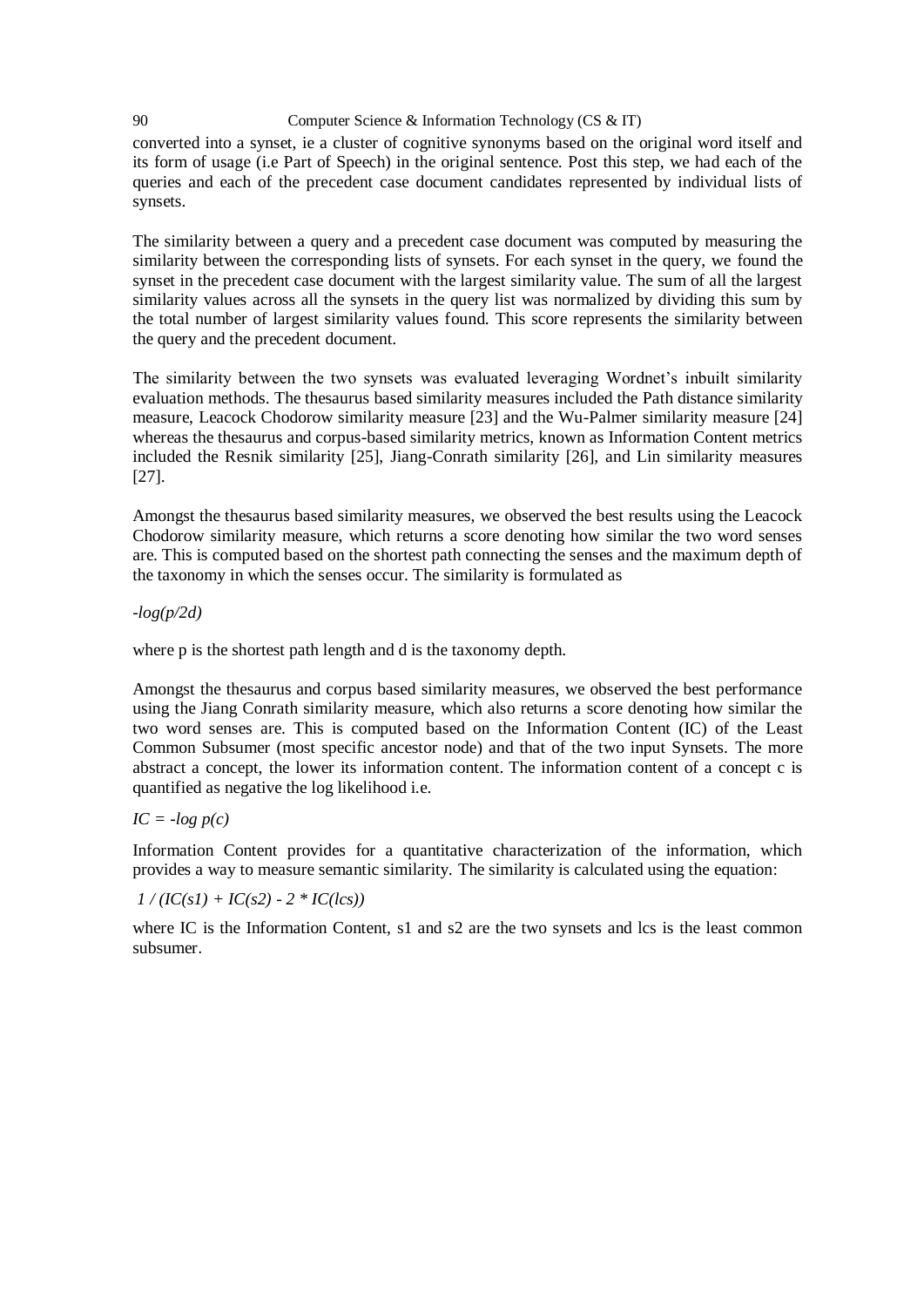

Figure 2. The flow diagram of Precedent case retrieval system using Wordnet

Using the above-mentioned technique, the similarity measure between each of the queries and the precedent case documents was computed. Since each current case document contained a number of citations, there were multiple queries generated from a single current case as shown in Figure 2. The cumulative list of precedent cases relevant to a current case was generated by choosing the maximum similarity score for each precedent case across all the queries. For each current case the 2000 precedent cases were sorted in descending order of their similarity score producing a ranked list of precedent cases retrieved.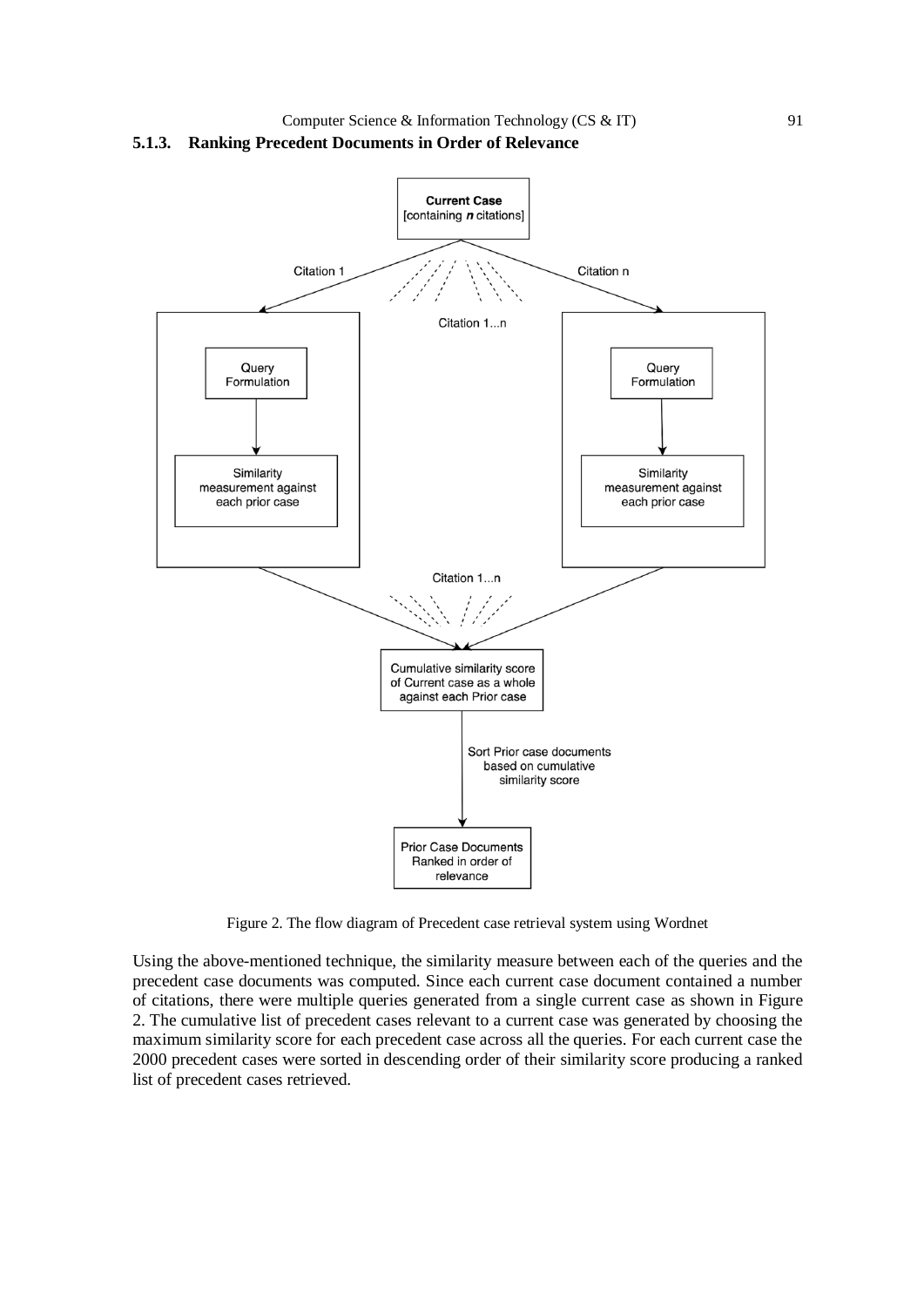# **5.2. Siamese Manhattan LSTM for Precedent Case Retrieval**

For Information Retrieval purposes, it is suggested to have the weights of the two LSTMs untied as the query text may differ stylistically from the document it is being compared against. But in our approach, we have consciously implemented the Siamese architecture wherein the weights of the two LSTMs are tied or shared as we are comparing two legal case documents against each other to evaluate their semantic similarity.



Figure 3. Architecture of Siamese networks using LSTM with Manhattan Distance

We had implemented our MaLSTM using Keras. The current case and precedent case candidate documents were preprocessed before passing them on to the LSTM layer. Tokenization, removal of stop words and lemmatization using the Wordnet Lemmatizer were performed on each of the documents before converting them to a format that the LSTM accepts. From the given dataset, we had a list of 200 current cases and a pool of 2000 precedent cases. Each of the 200 current cases had been labelled with the list of precedents. In order to prepare the input vectors, we started with an empty map. Then for each pair of the current case and its precedent, an entry was added into the map such that the size of the resulting map was  $200 \times$  sum of the precedents for each of the current cases. This formed our positive datasets. Thereafter, for each of the 200 current cases, we selected up to 4 prior cases which were not the precedent of that case. These formed our negative data points. Each of the current and prior case pairs were converted into their corresponding word embeddings.

The inputs to the LSTM network were fixed-length zero-padded sequences of word indices, with each non-zero index uniquely identifying each word. This vector is then fed into the embedding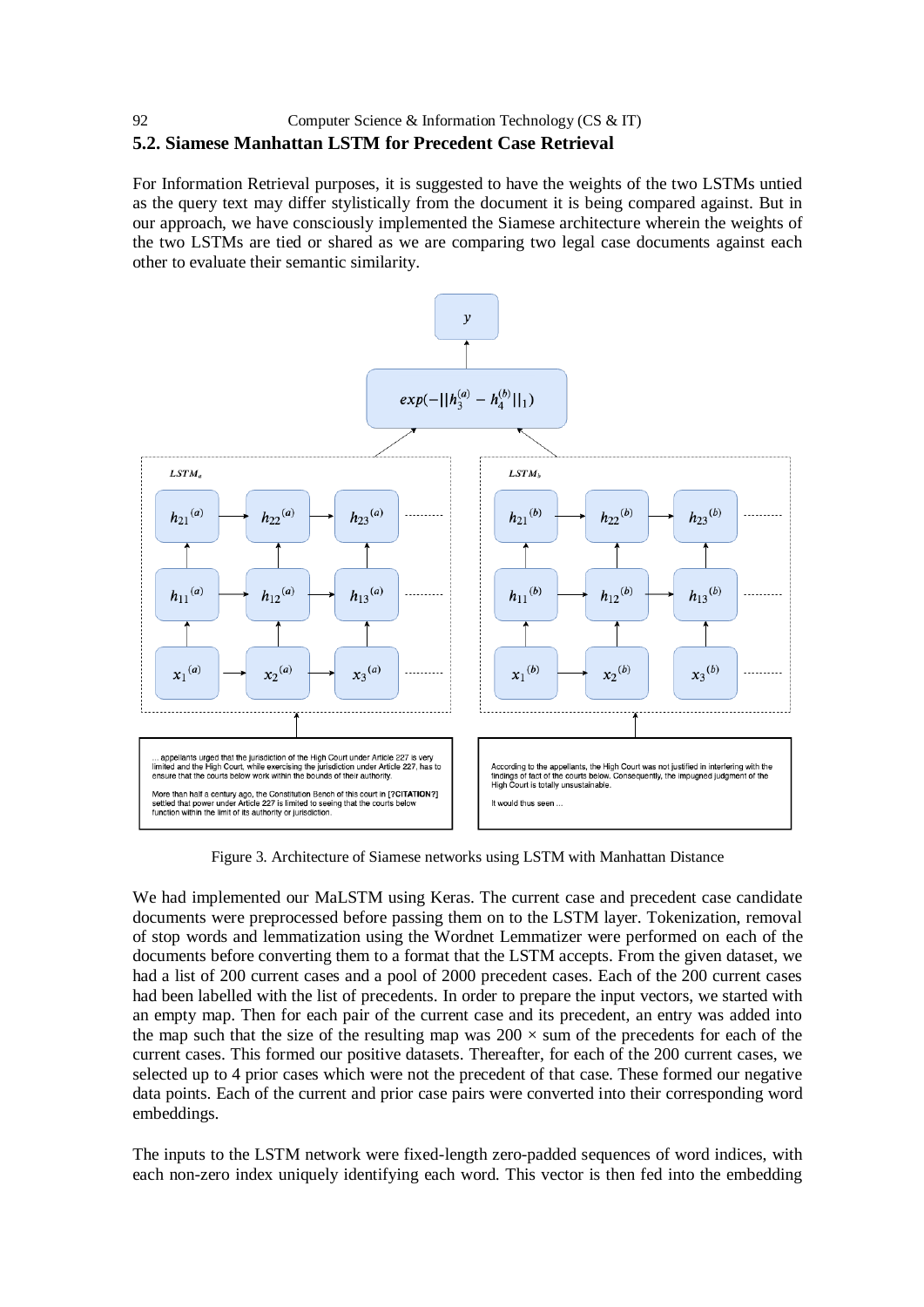layer which fetches the embedding corresponding to each word and encapsulates all of them into a matrix. We have used Word2Vec [14] to retrieve the embeddings for each word.

The two embedded matrices, one representing the precedent case document and the other representing the precedent candidate case document are then fed into the LSTM networks as shown in Figure 3. The LSTM outputs a fixed dimensional hidden state vector which represents the semantic meaning of the input text. The similarity between the two hidden state vectors that hold the semantic meaning of the current case and the precedent case candidate is then computed using the Manhattan similarity function :

 $exp(-|| h^{\text{(left)}} - h^{\text{(right)}} ||_1)$ 

wherein  $h^{\text{(left)}}$  and  $h^{\text{(right)}}$  refer to the hidden state vectors output by the two LSTMs.

Since the exponent of a negative is being calculated, the output is always a floating-point integer between 0 and 1, representing the similarity score between the two documents. Additionally, we have used the Adam [28] optimizer to boost accuracy by finding better local minima.

#### **5.2.1. Parameters and Hyperparameters**

For our LSTM model, we trained the model with different parameters. We experimented with output dimensionality between a range of  $50 - 100$ . Optimization of the parameters is done using Adam algorithm which is a stochastic gradient descent method that is based on adaptive estimation of first-order and second-order moments. We used this algorithm since the method has a little memory footprint and is computationally efficient [28]. We did not use any specific scheme in order to initialize our weights but used random weight initialization for our model.

The three important hyperparameters used in our model are – embedding dimensions for word embeddings, maximum length for the sequences with padding, and dimensionality of the output space. The results with different values of these hyperparameters are documented in section 7 of our paper.

# **6. EVALUATION**

We have evaluated all our models using the popular Information Retrieval metrics that have been used by most other works [3] as well. These metrics are:

- 1. Precision@10 [29]
	- a. Precision@10 is the proportion of recommended items in the top 10 that are relevant

*Precision@10 = (no. of recommended items in top 10 predictions that are relevant) / 10*

- 2. Recall@100 [29]
	- a. Recall@100 is the proportion of relevant items present in the top 100 recommended items

*Recall@100 = ( no. of recommended items in top 100 predictions that are relevant ) / ( total no. of relevant items )*

3. Mean Average Precision [30]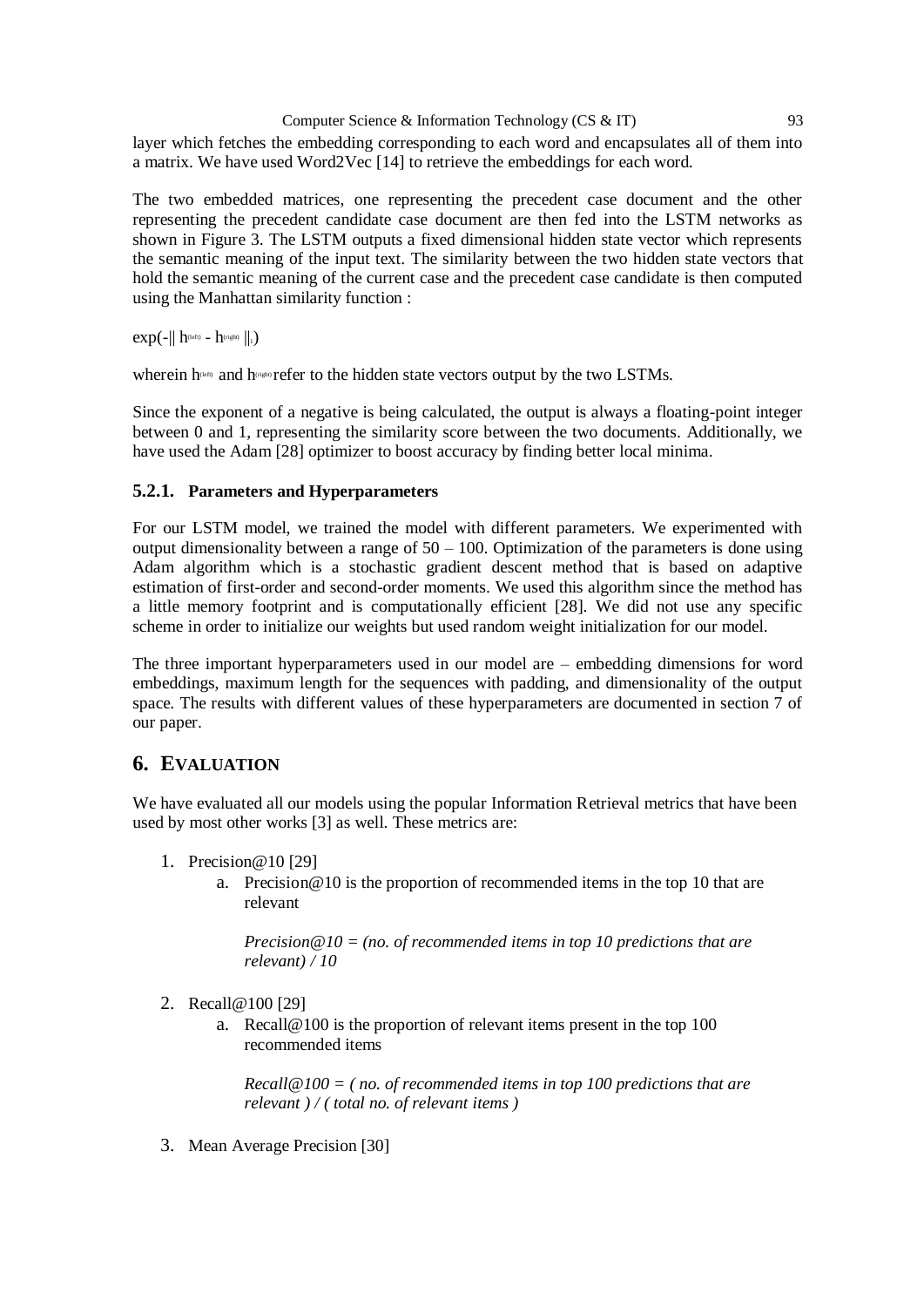a. Average precision is a measure that amalgamates precision and recall for ranked retrieval systems. For each retrieved list, average precision is the mean of the precisions computed after each relevant item that has been retrieved [29]. When such ranked lists are to be generated for multiple entities, the mean of their average precisions forms the Mean average precision score, which is a single score representing the retrieval efficiency across all the entities.

Average Precision = 
$$
\sum_{i=1}^{n} (precision@i \times change in recall at i)
$$

- 4. Mean Reciprocal Rank [31]
	- a. The Reciprocal Rank measure computes the reciprocal of the rank at which the first relevant document was retrieved [30]. When such ranked lists are to be generated for multiple entities, the mean of their reciprocal ranks forms the Mean reciprocal rank score, which is a single score representing the retrieval efficiency across all the entities.

$$
MRR = \frac{1}{n} \sum_{i=1}^{n} \frac{1}{rank\ of\ i}
$$

## **7. RESULTS AND DISCUSSION**

|                                                     | <b>MAP</b> |                   | MRR Precision $@10$ | Recall@100 |
|-----------------------------------------------------|------------|-------------------|---------------------|------------|
| Wordnet with Leacock Chodorow similarity<br>measure | 0.419      | $0.836 \pm 0.233$ |                     | 0.793      |
| Wordnet with Jiang-Conrath similarity<br>measure    | 0.477      | 0.801             | 0.26                | 0.789      |
| flt_ielab_idf $[12]$                                | 0.390      | 0.719             | 0.236               | 0.781      |

Table 1. Effectiveness of Wordnet based precedent case retrieval system

Our Wordnet based precedent retrieval system leveraging the Jiang-Conrath similarity measure to evaluate the similarity between two synsets outperformed that using the Leacock Chodorow similarity measure in terms of precision i.e. for both the mean average precision and the precision@10 metrics as depicted in Table1. On the other hand, the variant using the Leacock Chodorow similarity measure performed better than the variant using the Jiang-Conrath similarity measure in terms of the mean reciprocal rank and recall i.e. the recall@100 metric. We state this explicitly as the overall recall is also an important metric as a lawyer might prefer to go through a large number of precedent case candidates than just of few of them due to the fear of missing out on some important potential citations [3].

Both the variants performed significantly better after lemmatizing the queries and the precedent case candidate documents before comparing them. Additionally, the concept of using the paragraph containing the citation markers as the queries boosted the efficiency of our system as against comparing the current and precedent case documents in their entirety.

Our variant using the Jiang-Conrath similarity measure outperformed the flt\_ielab\_idf baseline we had considered [12] in terms of all metrics whereas the variant using Leacock Chodorow similarity measure outperformed the flt ielab idf baseline [12] in all metrics except the precision@10.

In our second approach, where we have used the Siamese Manhattan LSTM, we have experimented with different variations by varying the values associated with the different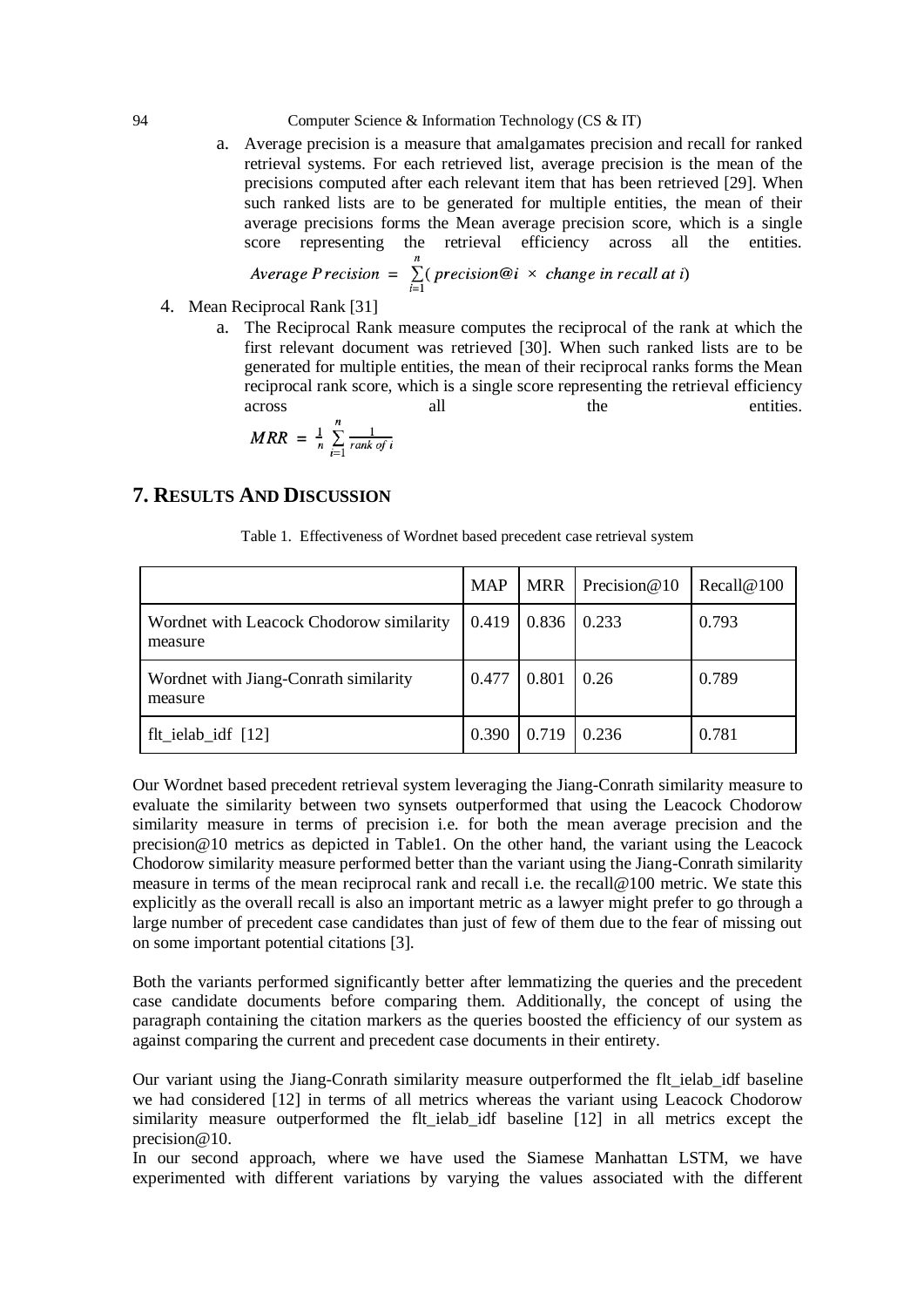hyperparameters while training our LSTM model. However, the conceivable difference was minute. The different hyperparameters are:

- *Dim:* embedding dimension for Word2Vec
- *Maxlen:* max length for all the sequences when padding the training set
- *units :* dimensionality of the output space

|             | <b>MAP</b> | <b>MRR</b> | Precision@10 | Recall@100 |
|-------------|------------|------------|--------------|------------|
| Variation 1 | 0.111      | 0.445      | 0.108        | 0.322      |
| Variation 2 | 0.082      | 0.046      | 0.333        | 0.267      |
| Variation 3 | 0.121      | 0.567      | 0.112        | 0.206      |
| Variation 4 | 0.135      | 0.617      | 0.126        | 0.320      |
| Variation 5 | 0.103      | 0.442      | 0.1          | 0.28       |

Table 2. Effectiveness of MaLSTM based precedent case retrieval system

Variation 1 : *dim = 300, maxlen = 60, units = 50* Variation 2 : *dim = 300, maxlen = 60, units = 100*

Variation 3 : *dim = 2000, maxlen = 60, units = 100*

Variation 4 : *dim = 1000, maxlen = 100, units = 100*

Variation 5 : *dim = 300, maxlen = None, units = 500*

The best result we could achieve with LSTM was a mean-average-precision of approximately 0.135. The poor performance of the models can be attributed to the unavailability of a large enough dataset to effectively train our model. The Siamese Manhattan LSTM had performed very well on sentence similarity applications where the model had been trained on several thousands of sentences [20]. Given that our dataset consisted of only 200 current case documents, we trained our model on 80% of the cases, i.e. on 160 current cases and used the remaining 40 cases as part of our test set. We believe that it has performed reasonably well with such a small training dataset.

## **8. FUTURE ENHANCEMENTS**

The Siamese Manhattan LSTM based precedent case retrieval system relies heavily on the size of the training dataset. Though the Siamese Manhattan LSTM based precedent case retrieval system has not performed as well for some of the other approaches discussed earlier, we do find the results encouraging enough to revisit this approach and re-evaluate it in the future once we have access to a much larger dataset. We have used Word2Vec [14] and Doc2Vec [15] for converting the documents to their respective word embeddings. We would also experiment with the fastText [32], which is a library for the learning of word embeddings created by Facebook's AI research lab. For the purpose of creating the word embeddings, we used our dataset as the corpora for training Word2Vec. We would like to experiment with embedding models trained specifically on huge legal data sets such as Law2Vec [33] and the Word2Vec and Doc2Vec legal models provided by LexNLP[34].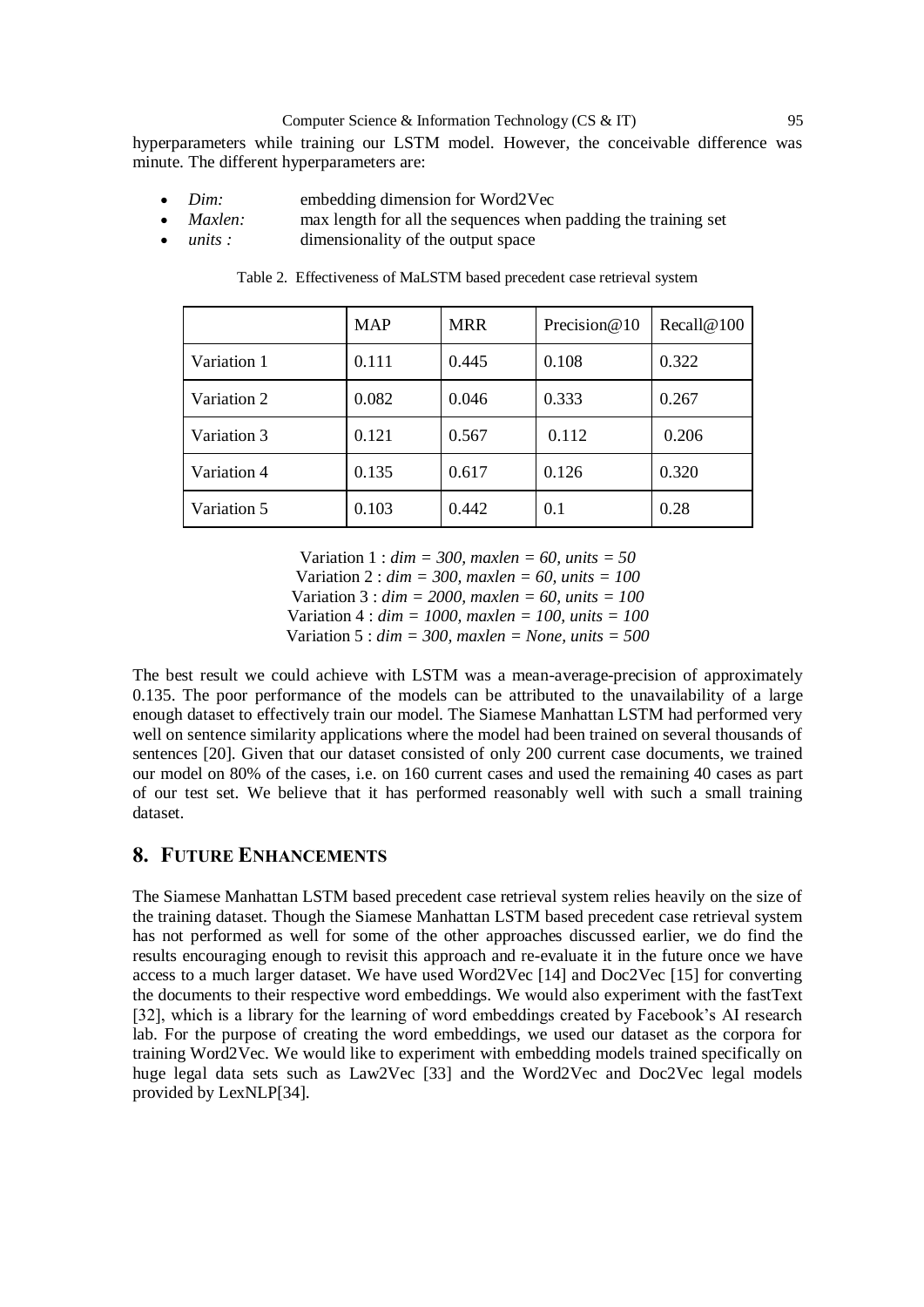# **9. CONCLUSION**

In this paper, we have proposed two new approaches to solve the information retrieval problem of precedent case retrieval. Our approach leveraging Wordnet as a knowledge-based measure to quantify the semantic relatedness between words using a semantic network achieved a good mean average precision and a high recall rate. This approach has outperformed all the existing precedent case retrieval methods evaluated on the same dataset as that as we have used. Our second approach involving a Siamese Manhattan LSTM performed poorly as it was trained on a minuscule set of data points. However, the results were promising enough to see the potential for it to perform efficiently when trained on a large enough dataset.

#### **REFERENCES**

- [1] Chemin, M., 2010. Does court speed shape economic activity? Evidence from a court reform in India. The Journal of Law, Economics, & Organization, 28(3), pp.460-485.
- [2] 3.3 crore cases pending in Indian courts, pendency figure at its highest: CJI Dipak Misra
- [3] Mandal, A., Ghosh, K., Bhattacharya, A., Pal, A. and Ghosh, S., 2017. Overview of the FIRE 2017 IRLeD Track: Information Retrieval from Legal Documents. In FIRE (Working Notes) (pp. 63-68).
- [4] https://en.wikipedia.org/wiki/Common\_law/
- [5] Mandal, A., Chaki, R., Saha, S., Ghosh, K., Pal, A. and Ghosh, S., 2017, November. Measuring similarity among legal court case documents. In Proceedings of the 10th Annual ACM India Compute Conference (pp. 1-9). ACM.
- [6] Kumar, S., Reddy, P.K., Reddy, V.B. and Singh, A., 2011, March. Similarity analysis of legal judgments. In Proceedings of the Fourth Annual ACM Bangalore Conference (p. 17). ACM.
- [7] Working Notes : On the importance of legal catchphrases in precedence retrieval.
- [8] Raghav, K., Reddy, P.K. and Reddy, V.B., 2016. Analyzing the extraction of relevant legal judgments using paragraph-level and citation information. AI4JCArtificial Intelligence for Justice, p.30.
- [9] Thenmozhi, D., Kannan, K. and Aravindan, C., 2017. A Text Similarity Approach for Precedence Retrieval from Legal Documents. In FIRE (Working Notes) (pp. 90-91).
- [10] Sandeep, G.V. and Bharadwaj, S., 2017. An Extraction based approach to Keyword Generation and Precedence Retrieval: BITS Pilani-Hyderabad. In FIRE (Working Notes) (pp. 74-77).
- [11] Kulkarni, Y.H., Patil, R. and Shridharan, S., 2017. Detection of Catchphrases and Precedence in Legal Documents. In FIRE (Working Notes) (pp. 86-89).
- [12] Locke, D. and Zuccon, G., 2017. Automatic cited decision retrieval: Working notes of Ielab for FIRE Legal Track Precedence Retrieval Task.
- [13] G. Salton and C. Buckley. Term weighting approaches in automatic text retrieval. Technical report, 1987.
- [14] Tomas Mikolov, Kai Chen, Greg Corrado, and Jeffrey Dean. 2013. Efficient Estimation of Word Representations in Vector Space. CoRR abs/1301.3781 (2013).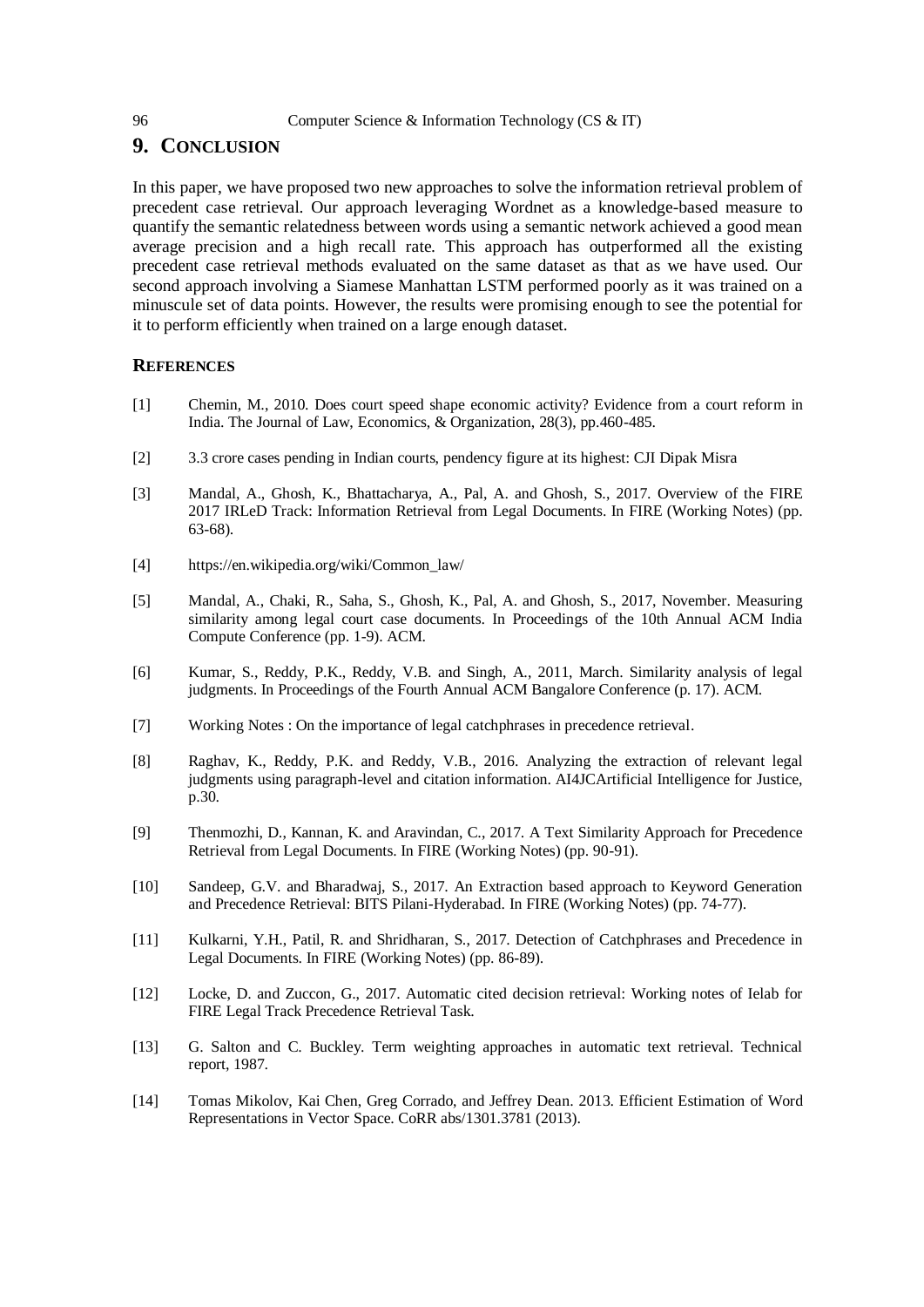- [15] Quoc Le and Tomas Mikolov. 2014. Distributed Representations of Sentences and Documents. In Proc. International Conference on Machine Learning (ICML), Tony Jebara and Eric P. Xing (Eds.). JMLR Workshop and Conference Proceedings, 1188–1196.
- [16] Reshma, U., Kumar, M.A. and Soman, K.P., 2017. Distributed Representation in Information Retrieval-AMRITA\_CEN\_NLP@ IRLeD 2017. In FIRE (Working Notes) (pp. 69-71).
- [17] Miller, G.A., 1995. WordNet: a lexical database for English. Communications of the ACM, 38(11), pp.39-41.
- [18] Hochreiter, S. and Schmidhuber, J., 1997. Long short-term memory. Neural computation, 9(8), pp.1735-1780.
- [19] Chung, J., Gulcehre, C., Cho, K. and Bengio, Y., 2014. Empirical evaluation of gated recurrent neural networks on sequence modeling. arXiv preprint arXiv:1412.3555.
- [20] Mueller, J. and Thyagarajan, A., 2016, March. Siamese recurrent architectures for learning sentence similarity. In Thirtieth AAAI Conference on Artificial Intelligence.
- [21] Porter, M.F., "An algorithm for suffix stripping," Program, vol.14, pp. 130-137. 1980.
- [22] Hooper, R. and Paice, C., 2005. The Lancaster stemming algorithm. University of Lancester.
- [23] Leacock, C. and Chodorow, M., 1998. Combining local context and WordNet similarity for word sense identification. WordNet: An electronic lexical database, 49(2), pp.265-283.
- [24] Lee, S.hyun. & Kim Mi Na, (2008) "This is my paper", ABC *Transactions on ECE*, Vol. 10, No. 5, pp120-122.
- [25] Wu, Z. and Palmer, M., 1994, June. Verbs semantics and lexical selection. In Proceedings of the 32nd annual meeting on Association for Computational Linguistics (pp. 133-138). Association for Computational Linguistics.
- [26] Resnik, P., 1995. Using information content to evaluate semantic similarity in a taxonomy. arXiv preprint cmp-lg/9511007.
- [27] Jiang, J.J. and Conrath, D.W., 1997. Semantic similarity based on corpus statistics and lexical taxonomy. arXiv preprint cmp-lg/9709008.
- [28] Kingma, D.P. and Ba, J., 2014. Adam: A method for stochastic optimization. arXiv preprint arXiv:1412.6980.
- [29] Zeiler, M.D., 2012. ADADELTA: an adaptive learning rate method. arXiv preprint arXiv:1212.5701.
- [30] Herlocker, J.L., Konstan, J.A., Terveen, L.G. and Riedl, J.T., 2004. Evaluating collaborative filtering recommender systems. ACM Transactions on Information Systems (TOIS), 22(1), pp.5- 53.
- [31] Craswell, N., 2009. Mean reciprocal rank. Encyclopedia of Database Systems, pp.1703-1703.
- [32] Joulin, A., Grave, E., Bojanowski, P. and Mikolov, T., 2016. Bag of tricks for efficient text classification. arXiv preprint arXiv:1607.01759.
- [33] Ilias Chalkidis. Law2Vec: Legal Word Embeddings.